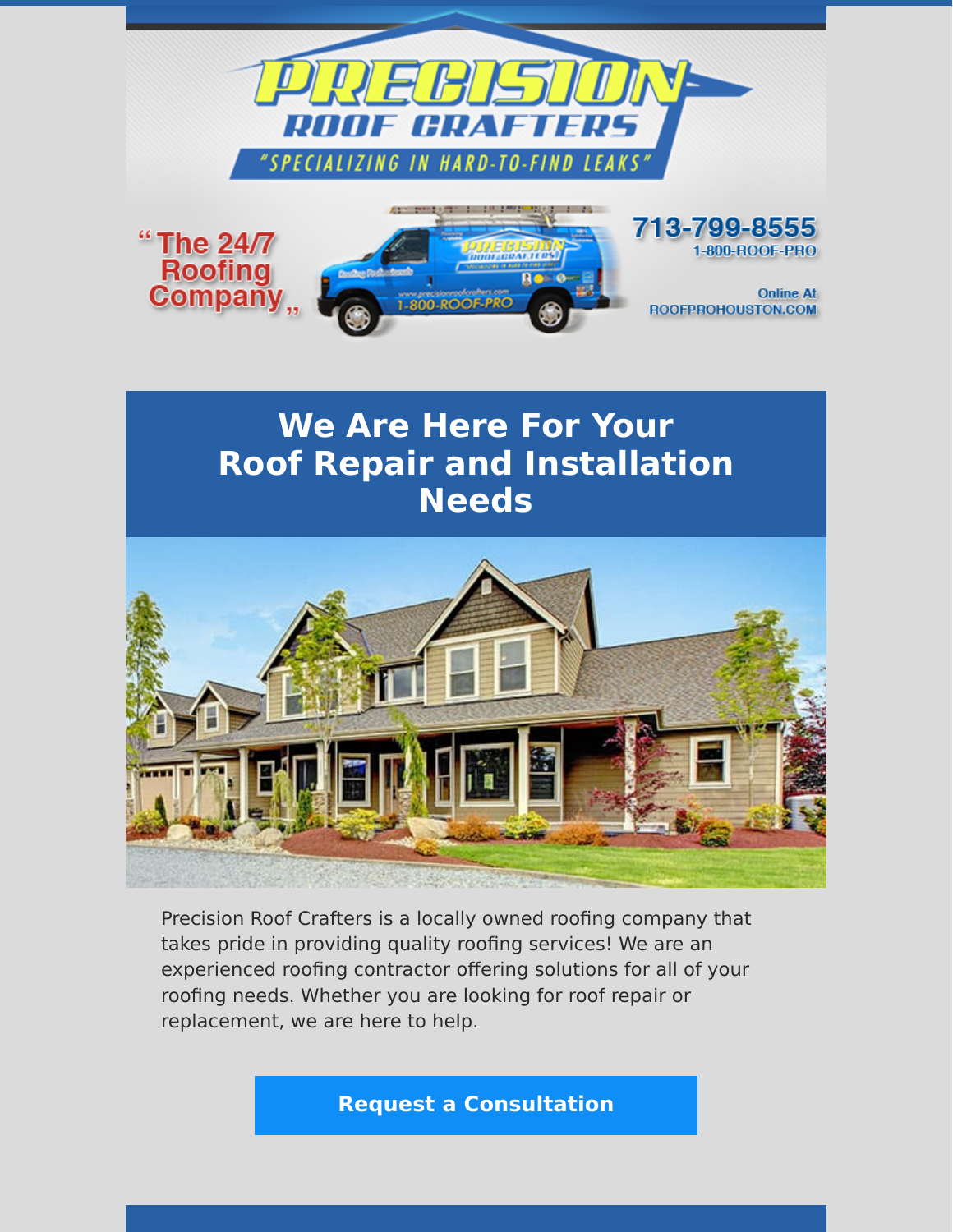## Flag Day is June 14. Fly Your Flag Proudly!



The first official Flag Day was proclaimed in 1916. The day commemorates the adoption of the flag in 1777. The idea had been around a long time before President Woodrow Wilson made it official. As early as 1861, a number of people and organizations worked to put the day on the national calendar. Displaying the flag on Flag Day today is considered an act of patriotism and hope.

### **Protect Your Home's Roof from Summer Damage**



With the first official day of summer this month, it's time to get ready for the heat. But with that heat comes the potential for damage to your home's roof. To head off any potential problems, here are some tips to help you take care of your roof this summer.

- Make sure all gutters and downspouts are clear, and water can flow freely.
- Check for cracking or missing shingles.
- Have a skylight, don't forget to check for debris on the top side of it.
- Check to ensure that your attic ventilation is doing its job correctly (read more below).
- Check for and block any places where small creatures could enter.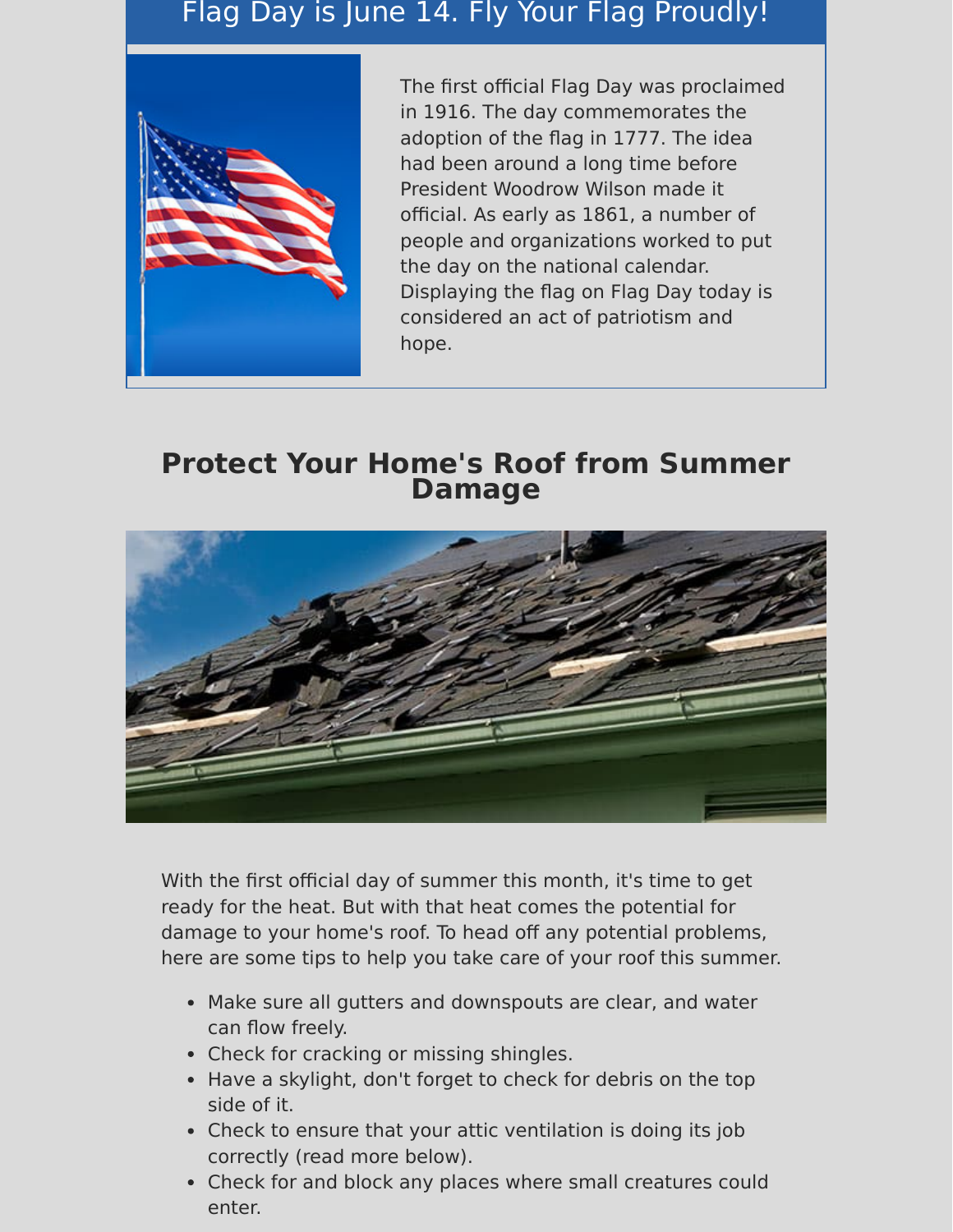- Check for mold. Mold damage can happen fast during the hot summer.
- Check for water stains on your eves and overhangs.

If you spot any potential issues with your roof and need an expert to advise on what to do next, contact us today. We are here to help.

### **[Request a Consultation](https://www.precisionroofcrafters.com/contact-us.php)**

### **The Importance of Proper Attic Ventilation**

Your attic's ventilation plays a reasonably significant role or keeping your roof in good condition. If you notice that your cooling bills seem to keep going up, especially compared to what they cost you last year, it might be worth your time to call in a professional and have them take a look at your attic's ventilation system. This is also an excellent time to inspect your insulation and make sure that everything is in order. Keeping your insulation and your ventilation system in good working condition can save you a great deal of money on your cooling costs this summer.

# **HURRICANE SEASON IS HERE. ARE YOU READY?**

Planning for hurricane season and other potential disasters can be stressful, especially during the COVID-19 pandemic.

Learn more about what you can do to prepare at www.houstoneom.org

## **Featured Services**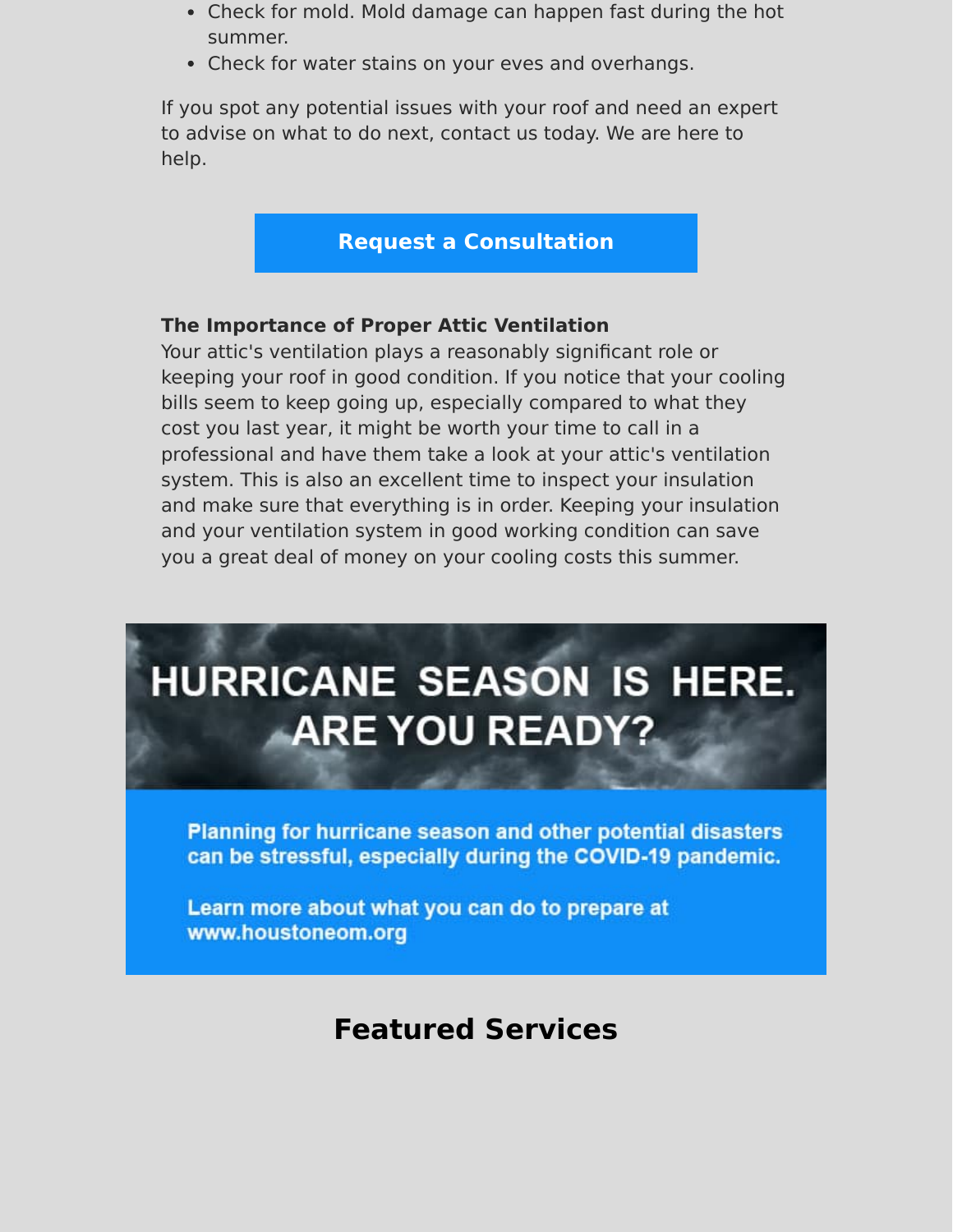

### **Roof Repairs and Installation**

When you have problems with your roof, you don't have time to put off repairs. Whether you have an emergency situation or a roofing issue that is getting more serious by the day, you need a qualified roofing team that is ready to meet your needs.



### **Gutter Installation and Service**

Gutters are a simple way to channel rainwater off of your roof and away from your home. They protect your home from damage by keeping water from running down the fascia boards and rafters. Our professional team can install a new gutter system for your home or service your current one.

**[Request Service](https://www.precisionroofcrafters.com/contact-us.php)**

**Precision Roof Crafters is here for all of your roofing system needs. Contact u[s o](tel:+17137998555)[nline](https://www.precisionroofcrafters.com/contact-us.php) [or call us at \(713\) 799-](tel:+17137998555) 8555.**